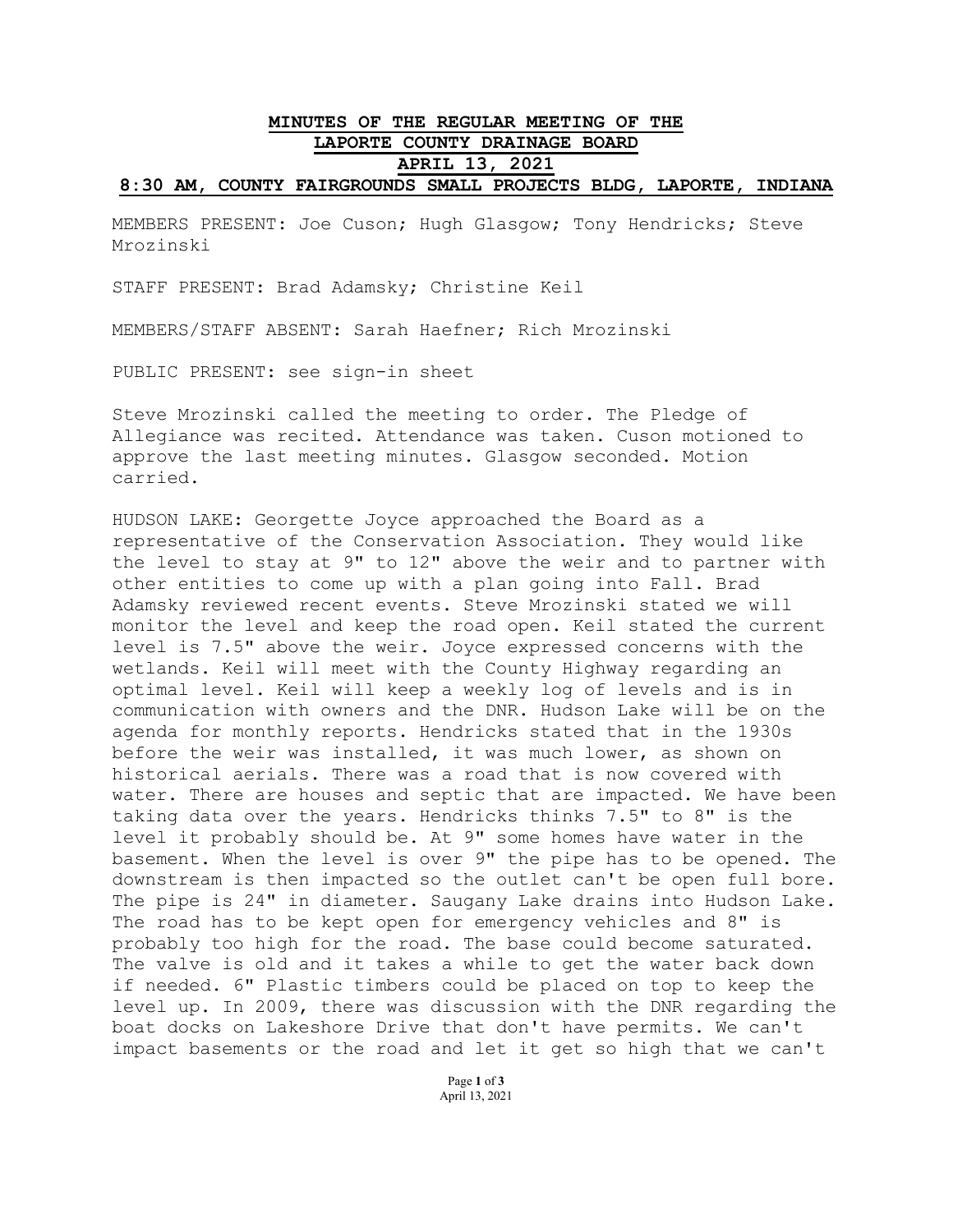lower it quickly during heavy rains. Hendricks thinks 6" above the weir is optimal. Joyce expressed concern and would like the status quo but will continue working with entities to keep residents informed. Hendricks recommendation is to have Keil meet with the County Highway to check the road with a tri-axle. We will also discuss with the DNR on raising the weir artificially 6". A caller (Zach) on Zoom stated that dredging is a two-year process with the DNR and is not a permanent solution and suggested revising the legal limit. Joyce would like to take 6 months to devise a plan. Hendricks stated that most of the level is controlled by Mother Nature. We need to look at roads, septic, and homes. Keil stated she can schedule an inspection of the valve. Joyce also questioned the actual height of the weir. Glasgow asked if the Hudson Lake Association is a legal entity. Adamsky stated right now it falls on this Board to control the valve. There are liability issues with who controls the valve. Mrozinski stated we will have the County Highway take a look at the road, we will talk with the DNR, and have the valve inspected. Jim Parlin stated he has lived on the lake for 60 years and 8" to 9" is optimal. Roger Teska spoke and also likes 9". Mrozinski stated we appreciate everyone's input and we will do the best we can. Glasgow motioned to have Keil and Hendricks work with the County Highway and the DNR to come up with a recommendation, and to have the valve inspected. Cuson seconded. Motion carried.

BRAD ADAMSKY, ATTORNEY REPORTS: Adamsky reported he is still working with the property owners on Clear Lake. It will be a Porter County solution. Some owners on the LaPorte side are looking at a private solution.

OLD BUSINESS: Keil reported on a large beaver dam on the West Arm of Bull Ditch. A contractor, Zolvinski, was nearby and removed it. The beavers began to rebuild, so Keil contacted the trapper, Dennis Mann. Cuson motioned to pay Zolvinski upon receipt of invoice. Glasgow seconded. Motion carried.

CLAIMS:

Right of Way Management for dormant bank spraying on: Berringer Ditch \$3,149.64 O'Hara-Rice Ditch \$10,572.38 Warwick Ditch \$1,534.91

B&D Farm Excavating, Schurz Ditch, \$5,900.00

Page **2** of **3** April 13, 2021